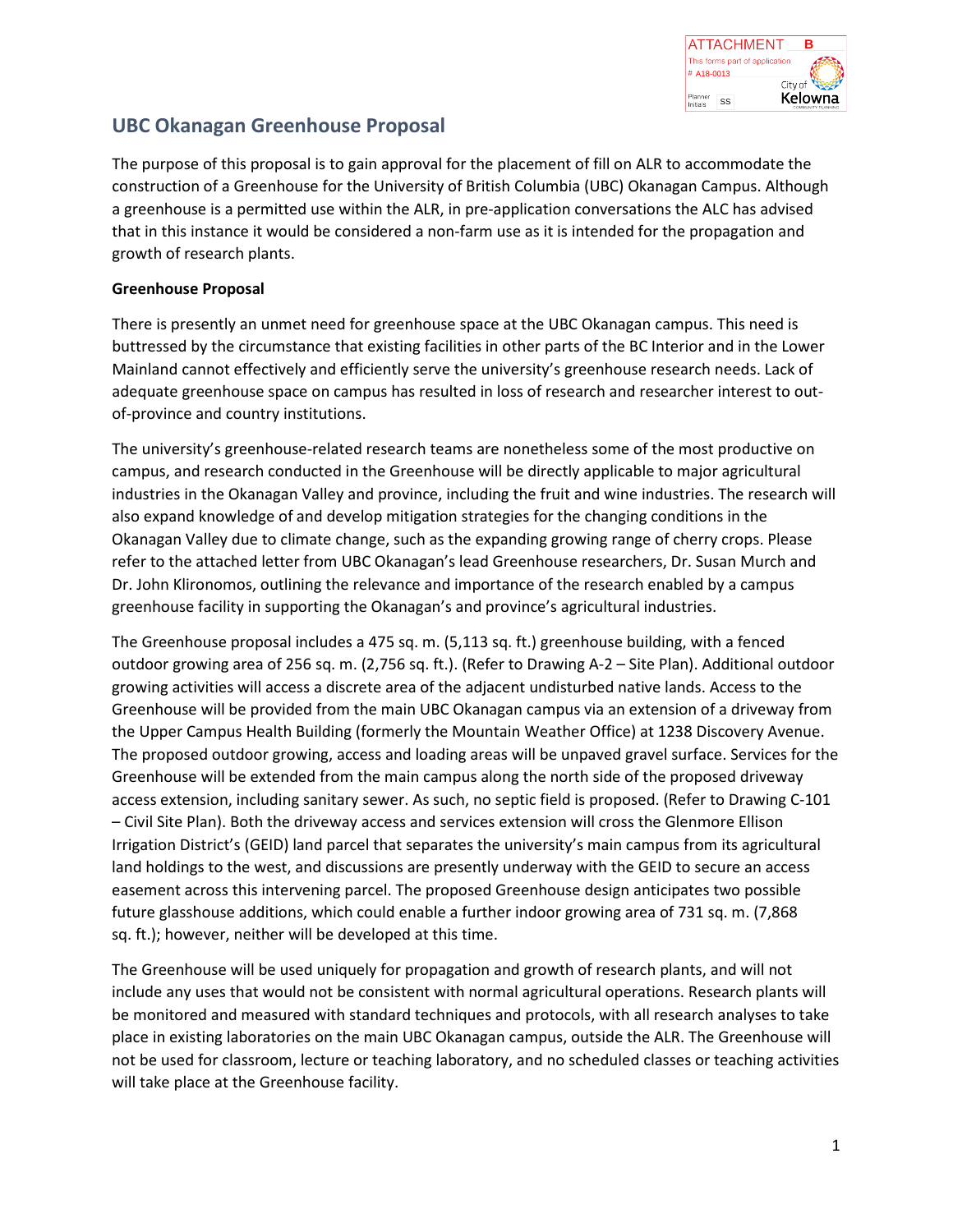

## **Proposed Location**

Several sites were assessed for the Greenhouse, including areas on the main campus lands. However, the subject site on the university's west campus lands was identified as the most suitable location for the Greenhouse. In addition to being in close and convenient proximity for the university's researchers, the proposed siting provides a complementary land use on the university's agricultural lands and adjacent to its actively farmed lands. The proposed siting enables the university to minimize related impacts (e.g. light overspill, agricultural impact) on the campus's existing academic and residential facilities, and enables opportunity for outdoor growing activity generally, and in native soils and landscape specifically. The site's unobstructed westward orientation allows for full sun exposure, and its adjacency to the main campus enables analysis activities to occur back in the campus's research labs.

The proposed footprint and siting of the Greenhouse will have minimal impact on the agricultural function of the ALR lands on which it is developed. The site is located at the southeast corner of the land parcel on a sloped area of undisturbed natural woodland, and is located outside of the area on the parcel used for agricultural purposes (i.e., alfalfa cultivation). The proposed access and loading area for the Greenhouse is unpaved and limited in size, and no long-term parking is provided on site. Personal vehicle parking is accommodated at the main campus, and it is expected researchers will access the Greenhouse on foot. Finally, the Greenhouse siting is generally in line with the site's sloped condition to minimize disturbance and the cut/fill needed to level the site.

## **Proposal dimensions**

## **Total fill placement area (to one decimal place).**

The total fill/cut area is 0.2 ha, with a total fill area of 0.1 ha.

## **Maximum depth of material to be placed as fill.**

The maximum depth of the material to be placed as fill could be 3m, along the western edge of the greenhouse building, but is generally expected to be closer to 2.0-2.5m.

## **Volume of material to be placed as fill**

The total volume of material to be cut is 671 Cu. M. and to be filled is 411.75 Cu M. with a net cut of 259.05 Cu. M. The project geotechnical report identifies the subsurface soils as both sand-gravel mixtures suitable for reuse and sand-silt mixtures not practical for reuse. If the soil encountered within the cut portion is feasible for reuse it will be used for the fill component, with the excess soils removed from the site. If the cut portion is not feasible for reuse then structural fill will be imported to the site. The existing top soil will be kept and reused on site for landscape rehabilitation and use at the greenhouse.

## **Estimated duration of the project.**

While the project is expected to take approx. 6-8 months for construction, the Greenhouse is anticipated to serve the university for as long as the building can safely endure.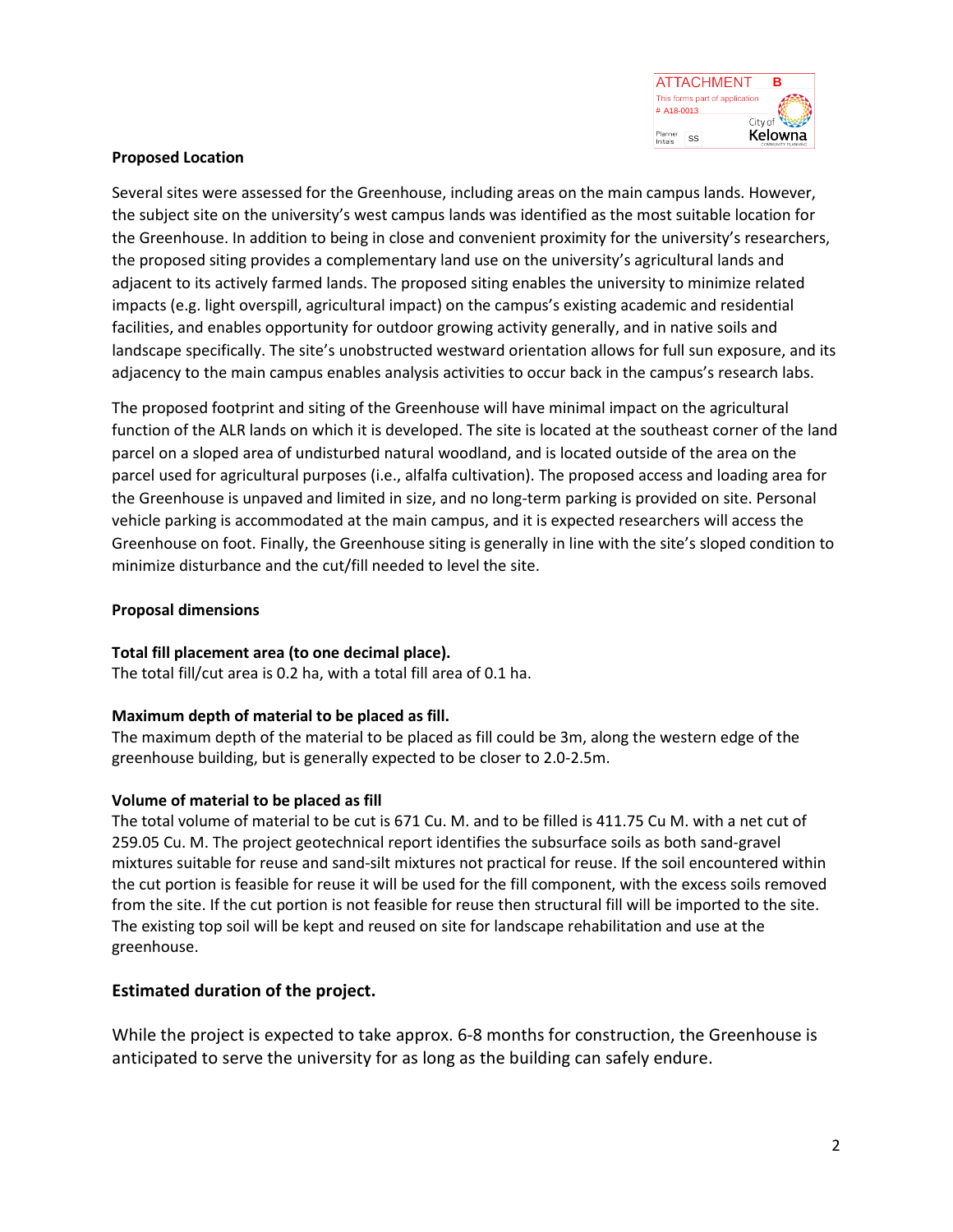

**Has a Professional Agrologist reviewed the project and provided a written report? If yes, please attach the Professional Agrologist report in the "Upload Attachments" section.** No, through pre-application conversations with the ALC it was advised that an Agrologist review would not required due to the limited size and nature of the proposal.

**What alternative measures have you considered or attempted before proposing to place fill?**

The proposed location for the Greenhouse within the sloped area along the parcel's eastern boundary was selected in order to minimize impact on agricultural. However, due to the slope, earthwork and fill are required in order to level the site. The extent of levelling and site disruption is minimized through orienting the greenhouse in line with the existing slope.

## **Describe the type of fill proposed to be placed.**

As noted above, where the site's existing soils have been cut and are suitable for reuse, they will be used for fill on site. Should they not be suitable for reuse, structural fill will be imported to the site. Any structural fill used on site will be clean and free of contaminants, and sourced from a reputable soils company. In accordance with the project's geotechnical study, the following has been specified for required structural fill for the project:

- well-graded 75 mm minus pit run gravel containing less than 8% fines by weight e.g., MMCD Platinum Edition Volume II (2009) Article 31 05 17 (2.3) – Pit Run Gravel, or
- crushed aggregate sand and gravel containing less than 5% fines by weight such as e.g., MMCD Platinum Edition Volume II (2009) Article 31 05 17 (2.9) – Crushed Granular Sub-Base.

**Briefly describe the origin and quality of fill. Has the fill been assessed by a qualified professional to verify its agricultural suitability? If yes, please attach the assessment report in the "Upload Attachments" section.** Only clean fill can be placed within the Agricultural Land Reserve. Material must be of good agricultural quality and free of contaminants. If the Commission has any reservations regarding the suitability of the fill material, they may request an additional assessment.

As noted above, wherever possible the site's existing soils will be reused on site if they are found to be of a suitable composition. If any structural fill is required to be imported to the site, it will clean and free of contaminants, and sourced from a reputable soils company.

**Describe the type of equipment to be used for the placement of fill. If applicable, describe any processing to take place on the parcel(s) and the equipment to be used.** Outline in detail all processing including the type of equipment used for each process. Processing Examples: Crushing, screening, stock piles, etc. Equipment Examples: pulverizers, crushers, screeners, excavators, etc.

Please find below a description of how fill will be managed on site: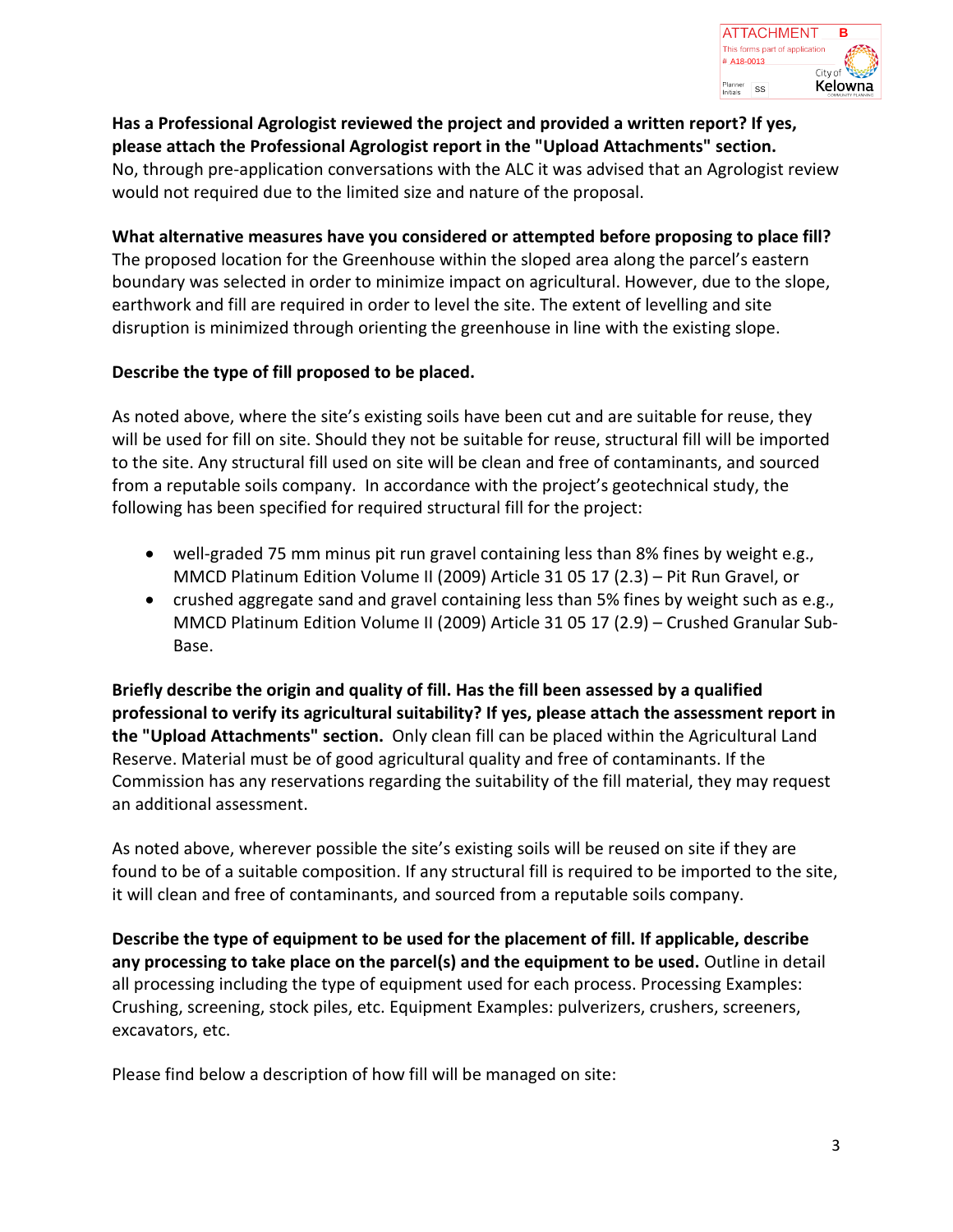

- As silty subgrade soils will be sensitive to disturbance from weather and construction traffic, disturbances can be managed by excavating with a smooth-edge bucket as the excavator retreats from the excavation area, then placing a layer of compacted structural fill at least 150mm thick over the foundation subgrade as a working surface.
- Granular fill can be laced using an end-dump method and spread with lightweight tracked equipment
- Construction traffic should not travel directly on the unprotected subgrade and should generally avoid travelling across the proposed building footprint. Depending on the contractor's methods, thickened haul roads may be required to preserve the subgrade integrity.

**What steps will be taken to reduce potential negative impacts on surrounding agricultural lands?** Describe impact reducing measures such as project phasing, providing landscape screening, fencing, buffering, etc.

The site for the proposed greenhouse is located outside of the actively farmed lands on the subject parcel, and the limit of disturbance has been limited to the extent of the building and grading footprint, as illustrated on Drawing C-102 – Civil Site Plan. All access for construction will be from the east via the main campus and the adjacent driveway access for the Upper Campus Health Building on Discovery Avenue. The proposed building is oriented along existing contours to minimize the need for levelling, and the site will be graded to eliminate the need for structural retaining. The site's topsoil will be retained and reused on site, and the adjacent landscape rehabilitated.

**Describe all proposed reclamation measures. If a reclamation plan from a qualified professional is available, please summarize the reclamation and attach the full plan in the "Upload Attachments" section.** Describe in detail all proposed reclamation activities. Example. Project phasing, stock piling topsoil, seeding of stock piles, contouring, weed control, dust suppression, site drainage, etc.

The site's topsoil will be stockpiled and reused on site in support of the adjacent landscape rehabilitation. Disturbed areas will be minimized through construction, and reseeded with a locally appropriate, native seed mix. A temporary water management / site drainage plan will be implemented during construction with sediment controls (i.e., swales, interceptor ditches) to prevent erosion and sediment-laden water draining to off-site locations and westwards toward the farmed lands. Appropriate dust control measures will also be undertaken to prevent construction dust impacting adjacent farm lands and other property.

# **Further Information Regarding Parcel under Application**

## **Legal Description**

LOT 1, SECTION 10, TOWNSHIP 23 OSOYOOS DIVISION YALE DISTRICT, PLAN EPP60261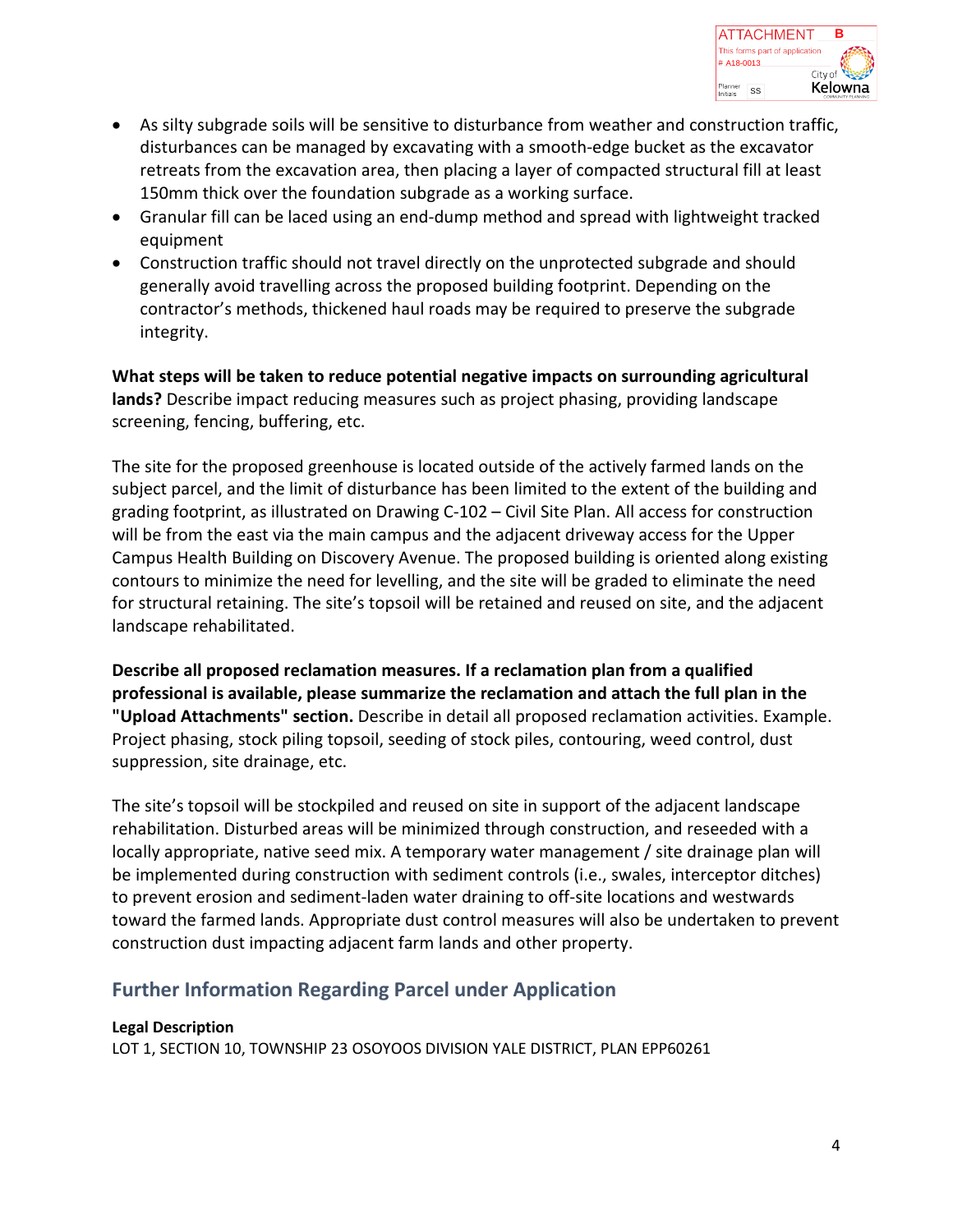

**Parcel ID (PID)**

030-009-723

## **Area**

Parcel Area: 37.0 ha (91.5676 acres) Project Site Area:

- Proposed Greenhouse Footprint 475 sq. m. (5,113 sq. ft.);
- Proposed Future Glasshouse Additions 731 sq. m. (7,868 sq. ft.);
- Proposed Outdoor Yard, Loading and Access 421 sq. m. (4,532 sq. ft.);
- Total Proposed and Future Area 1,627 sq. m. (17,513 sq. ft.)\*

\*Note the two potential future glasshouse additions shown on the Site Plan (Drawing Package, Page A-2) are not presently proposed to be developed at this time, and would come forward under separate future application.

## **Parcel Purchase Date: 2010\***

\*Note: Provided as attachments are two titles for the property. The first title dated 2014-11-17 shows the purchase date of 2010-06-30 and a legal description of Lot 2, Section 10, Township 23, ODYD, Plan 1637. The property was subsequently subdivided in 2016 as a result of land dedication required for the extension of John Hindle Drive through the original UBC-owned parcel. Consequently, the current title dated 2018-07-16 shows an Application Received Date of 2016-11-28 and a revised Legal Description of Lot 1, Section 10, Township 23, ODYD, Plan EPP60261.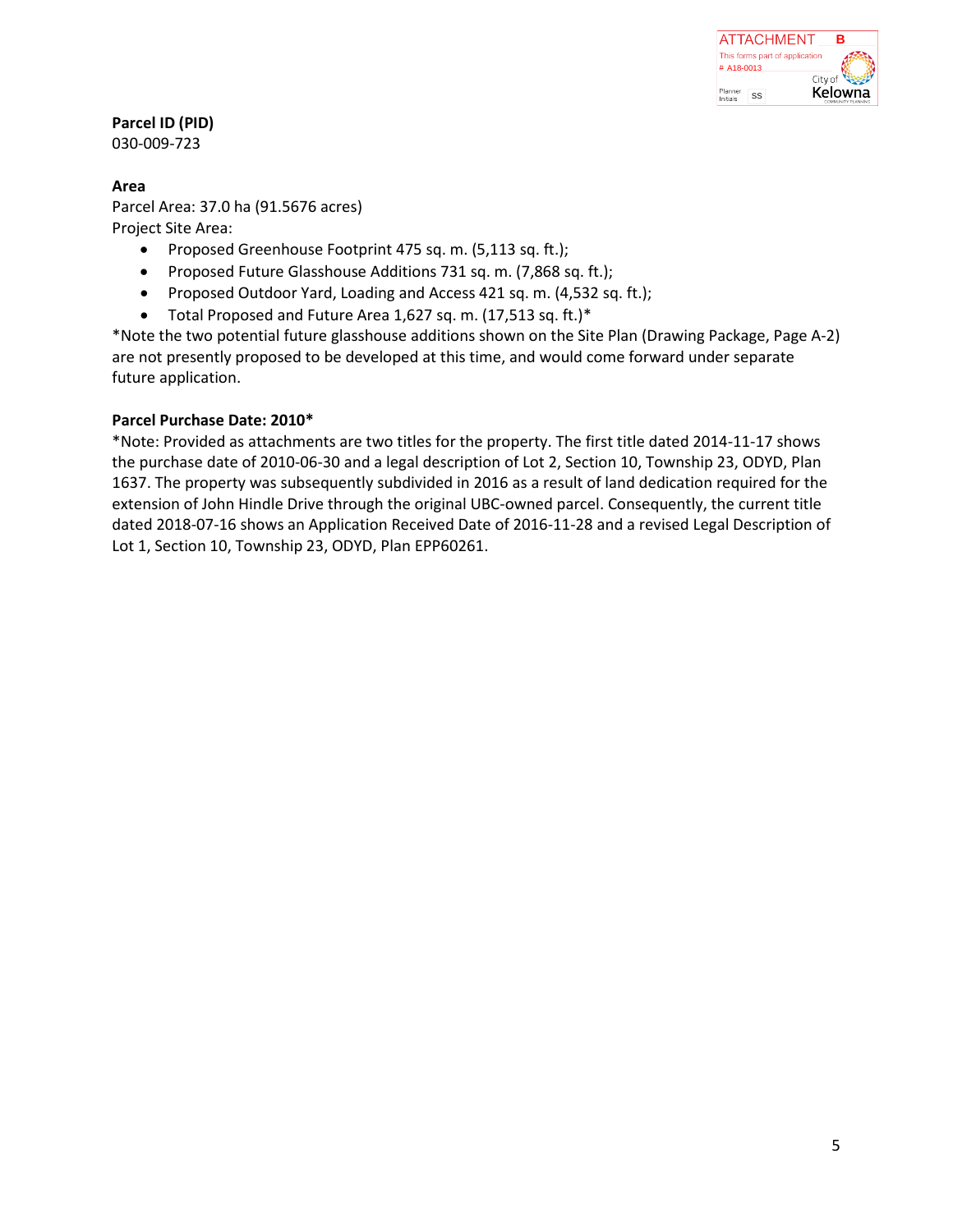

#### a place of mind Planner<br>SS UNIVERSITY OF BRITISH COLUMBIA

September 10, 2018

A18-0013

**ATTACHMENT** This forms part of application **B**

Kelowna

City of

To the attention of the Agricultural Land Commission,

The UBC Okanagan campus (UBCO) is embedded in a supportive agricultural and rural community in the Okanagan Valley that empowers the research community to make an impact. UBCO's research pillars are founded in our respectful, inclusive and engaged approach to our research and to the communities in which we work. We are committed to making an impact that reflects our intrinsic attachment to our natural environment; our place in the Okanagan Valley connects us to the land and to environmental issues and agricultural industries that are relevant to our region. Our research strengths in the areas of environmental sustainability and high value agriculture have important applications to our region. The proposed greenhouse facility will directly support the research programs of 12 researchers at UBCO that have spent their careers contributing to healthy environments. These researchers lead some of the most productive research teams on campus; in 2014-15, they held 25 external grants worth \$3.45M and produced 45 peer-reviewed publications.

The greenhouse-related projects led by this group of researchers have direct applications in the Okanagan and interior BC food and agro-forestry sectors. The attendant socio-economic benefits of having this cluster of scientists working at UBCO and living in the Okanagan Valley cannot be overstated. The greenhouse facility at UBCO will enable the researchers to develop critical new knowledge for local and provincial agricultural and economic benefit.

Our regional partners, including organizations such as AAFC-Summerland Research & Development Center (SRDC) and FNLRO- Kalamalka Forestry Centre (KFC), have expressed a desire for more interactions with UBCO, along with a need for access to improved, researchquality greenhouse space in the Okanagan, and they support such a facility at UBCO. SRDC has also noted the importance of such a facility in its potential to provide secure back-up capabilities for its greenhouse research contents in the event of emergency, and KFC is interested in long term research collaborations with UBCO involving forest pathology and genetics, both of which require research-quality greenhouse space.

The Dean of the Faculty of Land and Food Systems at the UBC Point Grey campus, Dr. Rickey Yada, has also expressed strong support for this initiative to foster research relationships across both campuses, particularly in the area of viticulture and wine research. In addition, because greenhouse growth space is limited on the Point Grey campus, he envisions using the new greenhouse facility to achieve a new competitive niche for BC food and nutraceutical products.

**Greenhouse uses.** The proposed research greenhouse will be used uniquely for propagation and growth of research plants and there will be no uses that would not be consistent with normal agricultural operations. Research plants will be monitored and measured with standard techniques and protocols, with all research analyses to take place in existing laboratories on the main campus. The greenhouse will not be used as a classroom, lecture or teaching laboratory setting and no regularly scheduled classes or teaching activities will take place inside the greenhouse.

**Supporting research with direct applications to the agricultural industry in the Okanagan Valley.** The research conducted in the greenhouse will lead to long term agricultural benefits and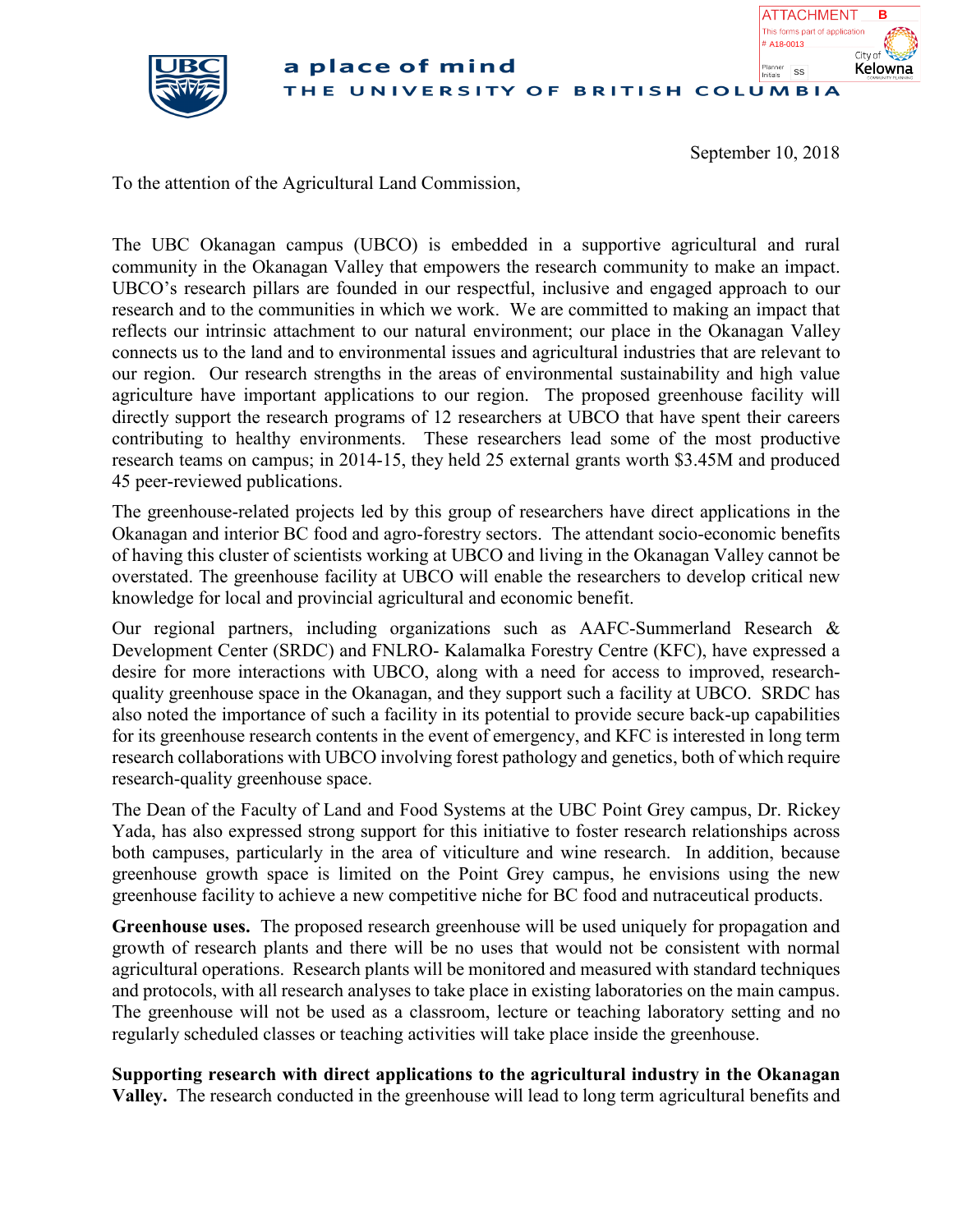



will be directly applicable to major British Columbia agricultural industries, including the fruit and wine industries. The research will also expand our knowledge of and develop mitigation strategies for the changing conditions in the Okanagan Valley due to climate change, such as the expanding growing range of cherry crops. We anticipate local, regional and global benefits stemming from the research projects that will be dependent on the greenhouse including; (a) higher productivity of crops, (b) sustainable new crop development, (c) conservation of endangered species, (d) strategies for management of pests (insect and microbial pests) and development of natural insecticides, (e) sustainable agricultural best practices for wine and craft brewery (hops) industries, (f) water conservation, and (g) climate change resiliency.

Importantly, these projects address issues that are particularly relevant to the Okanagan Valley region – such as adaptation to climate change, water issues, fruit and vegetable production, the wine industry, and crops with increasing economic impact such as cannabis and hops. UBCO researchers have a solid history of collaboration with local, national and international industry partners, spanning projects on wine (Quail's Gate, Summerhill, Burrowing Owl, Tinhorn Creek, NK]Mip, Blackhills and others), hops (Northwest Horticulture, Skagit Horticulture), haskap production (Agro Forestry Systems, Haskap Farms), cannabis production (Aphria, Tweed, Anandia, AgriMed and other US-based companies) and the lavender industry (Lavender Growers Association), among others. Representative examples of projects that are dependent on controlled growth and experimental conditions with scopes that can be realized in the new greenhouse are listed here:

*Food security -* Approximately ½ of BC's food is imported from other regions of Canada or other nations. The agricultural land is limited and the Okanagan represents a rich agricultural resource but not all crops can grow sustainably on the land. Research projects in the new greenhouse will test new crops for the Okanagan and for BC generally to determine which crops can be grown most efficiently. Current agricultural operations in the region grow about 100 crops but sustainable growing methods are needed.

Both apple and cherry orchards as well as vineyards require rootstocks that are disease resistant, rapidly growing and can withstand water restrictions and temperature fluctuations. Currently, the demand for apple rootstocks is at least 1 million per year and projected to increase by 10%, over the next 10 years. Elite rootstocks are available internationally but not currently available in BC. Research done in the new greenhouse facility will develop and test these elite new rootstocks to efficiently transfer the knowledge to BC producers.

The explosion of craft brewing and microbreweries has driven a high demand for specialty varieties of hops that add specific flavours but hop varieties are also susceptible to disease. Washington state currently has a quarantine restriction on transport of plants due to a virulent powdery mildew outbreak. Research in the new greenhouse facility will develop methods of growing elite certified disease-free hops for transplant to agricultural operations across the province and will breed new varieties of hops to bring new flavours to beer.

Haskap is a relatively new crop to the Okanagan valley and could provide a rich source of vitamins and nutrients to improve food security but detailed research is needed to determine disease susceptibility, the nutritional benefits for humans and the potential market for products.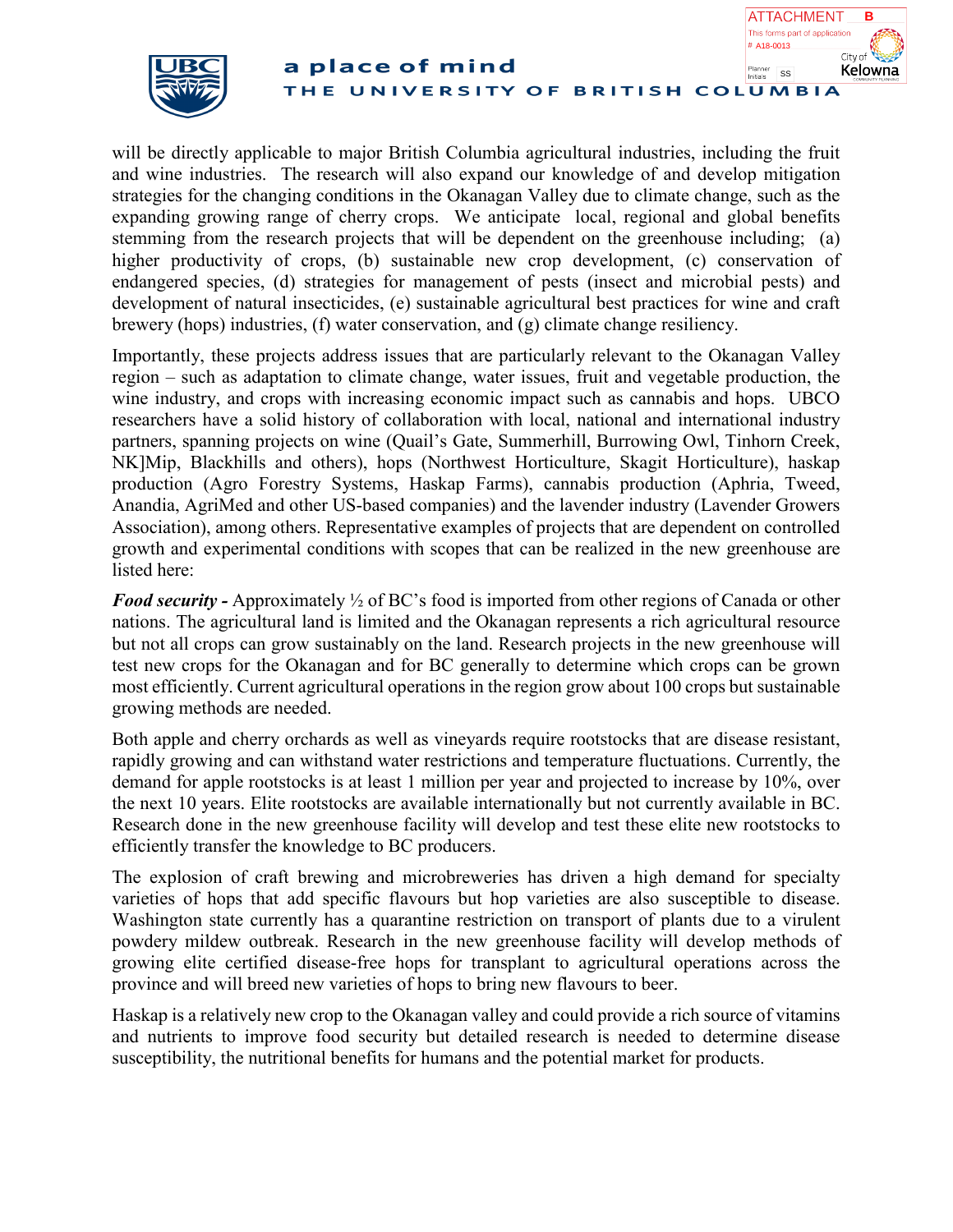



*Adaptation to climate change –* Over the next 50 years, it will become increasingly important for Okanagan agricultural land to be used sustainably and with responsible use of water and other natural resources. This will require an understanding of the soil fertility, stability and nutrient availability and the impacts of changing climates. Researchers working at UBCO will use these criteria to create innovation for the agricultural industries in the valley.

Some of the current projects in this area look at how soil biology affects the ability of cherry growers to expand into regions that are now climatically suitable for cherry production. We have found that addition of organic amendments to soils improves their nutrient status and waterholding capacity for cherries. Greenhouse studies have also indicated that these amendments can suppress infections by plant parasitic nematodes.

Research with applications in forestry have looked at the establishment of conifer seedlings after wildfire or timber harvest which may become more difficult as the climate changes. Studies are underway to look at the nutrient status of newly germinated pine seedlings, as germinating seedlings are heavily dependent on nitrogen for growth and development. The greenhouse part of this work will study the mechanisms by which fungi trigger nutrient uptake or loss by the seedlings.

*Fruit production in BC* - Crop loss due to fungal pathogens is a serious problem in the fruit industry, and there is increasing consumer demand to reduce the usage of chemical fungicides. Studies are underway to look at how fungal pathogens break down to complex carbohydrates forming plant/fruit cell walls, which is the first step in establishing an infection. Understanding these processes at the molecular level is necessary to inform plant breeding strategies and devise alternative ways to elicit plant defensive responses.

The new greenhouse facility will also allow for the creation of an "Okanagan New Crop Incubator (ONCI)" that will develop new varieties of traditional crops and new crops that are ideally suited to the microclimates and ecosystems of the Okanagan and British Columbia. The Okanagan is a unique environment with seven sensitive ecosystems that are rare in the province and not suitable for growing all crops. Most crops are optimized for growth and productivity in other regions and may not be the ideal planting material for the Okanagan. A key program for the greenhouse will be research to understand the needs of Okanagan agriculture and to breed, select and grow new varieties that are specifically developed for this region.

*Extraction of new, useful chemicals from plants -* Each piece of a leaf contains an estimated 35,000 distinct chemicals, most of which are completely unknown. The new greenhouse facility will be used to grow a wide variety of different plant types, the tissues will be harvested and transported to the main campus for analysis. Research projects already underway on the campus include investigations of (a) a new source of rubber, (b) natural insecticides, (c) natural cosmetic ingredients, (d) anti-inflammatory compounds for topical ointments, (e) new types of anti-anxiety and other medications.

*Development of novel biomaterials* - Trees will be grown in the greenhouse as a source of natural latex that exudes from cut surfaces. Latex will be collected and transported to the laboratories on campus for analysis. Latex is a cloudy white emulsion of rubber particles, protein, and secondary metabolites that coagulates upon exposure to air and is produced by many plant species. We are investigating latex produced by breadfruit trees as a viable source of natural rubber as an